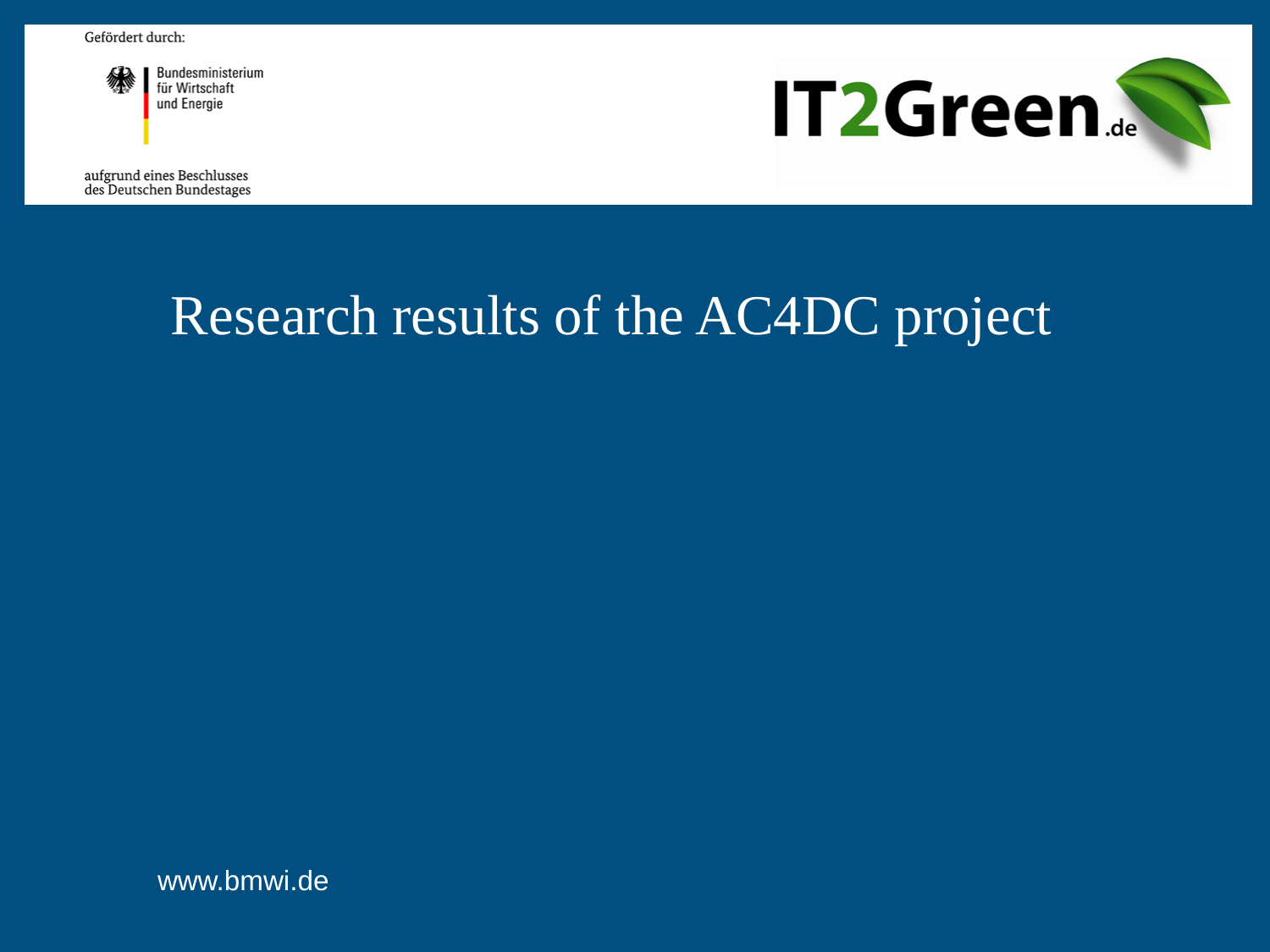

aufgrund eines Beschlusses<br>des Deutschen Bundestages



### Project summary

| Project title:<br><b>BMWi</b> code: | <b>AC4DC</b> - Adaptive Computing for Green Data Centers<br>01 ME11046A     |
|-------------------------------------|-----------------------------------------------------------------------------|
| Term:<br>Consortium:                | $01/05/2011$ to $30/10/2014$<br>Rittal GmbH & Co. KG                        |
|                                     | <b>BTC IT Services GmbH</b>                                                 |
|                                     | Zweckverband Kommunale Datenverarbeitung Oldenburg                          |
|                                     | OFFIS e.V.                                                                  |
|                                     | Borderstep Institut für Innovation und Nachhaltigkeit<br>gemeinnützige GmbH |
|                                     | University of Paderborn                                                     |
| Project director:<br>Website:       | Bernd Hanstein, Rittal GmbH & Co. KG<br>www.AC4DC.com/                      |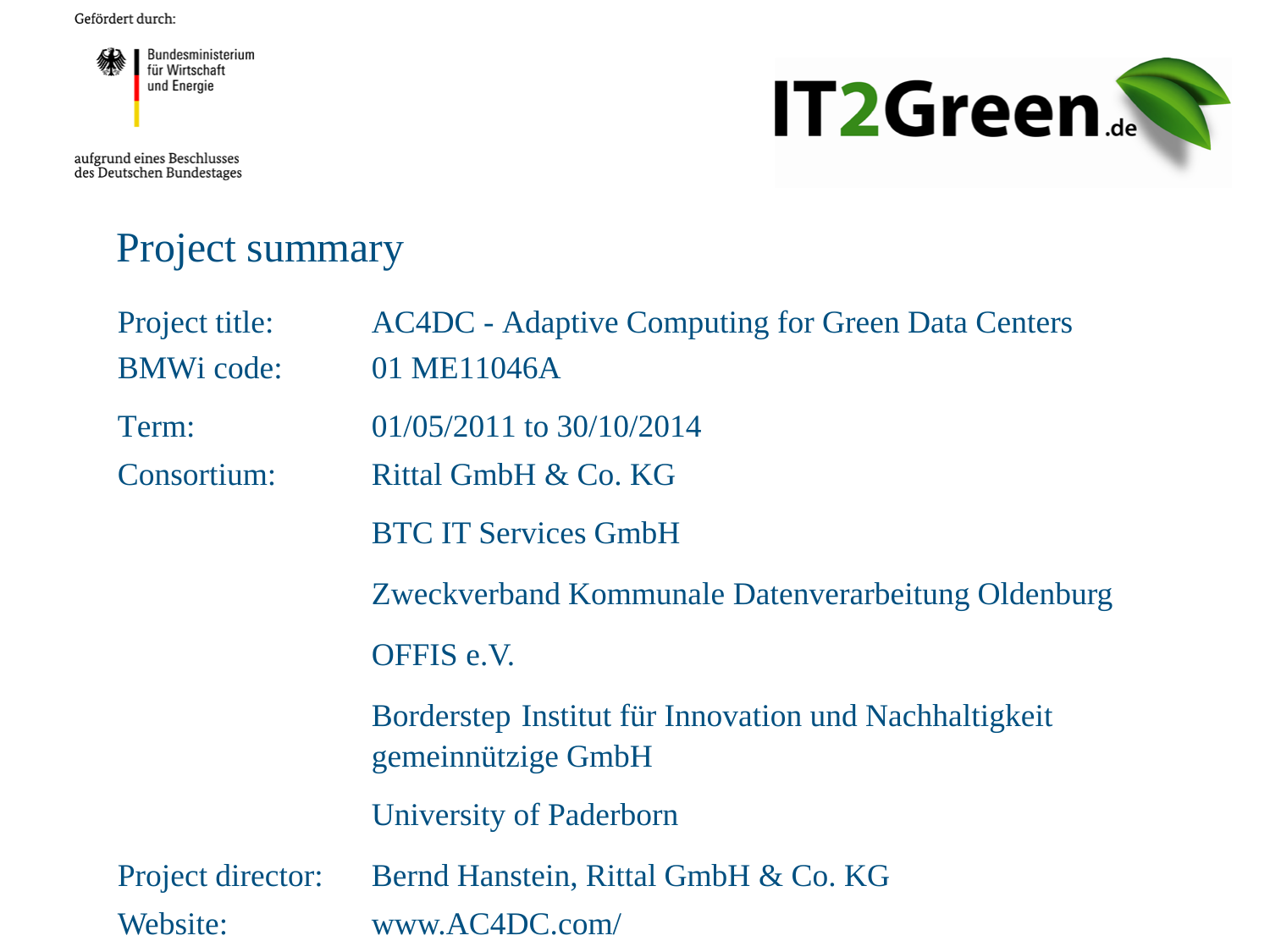

aufgrund eines Beschlusses des Deutschen Bundestages



## Research topics

Temporal and spatial shifting of workloads

- Development of a new container data centre
- Load management internal to the data centre measurements and integration are still ongoing. Partial solutions can already be integrated.
- Multi-site load management testing of sub-elements such as the energy storage system, adaptive UPS and CHP are ongoing with test data centres.
- Decentralised data backup
- Application scenarios and demand-oriented business models, assessment of energy and material saving potential complete, scenarios and roadmapping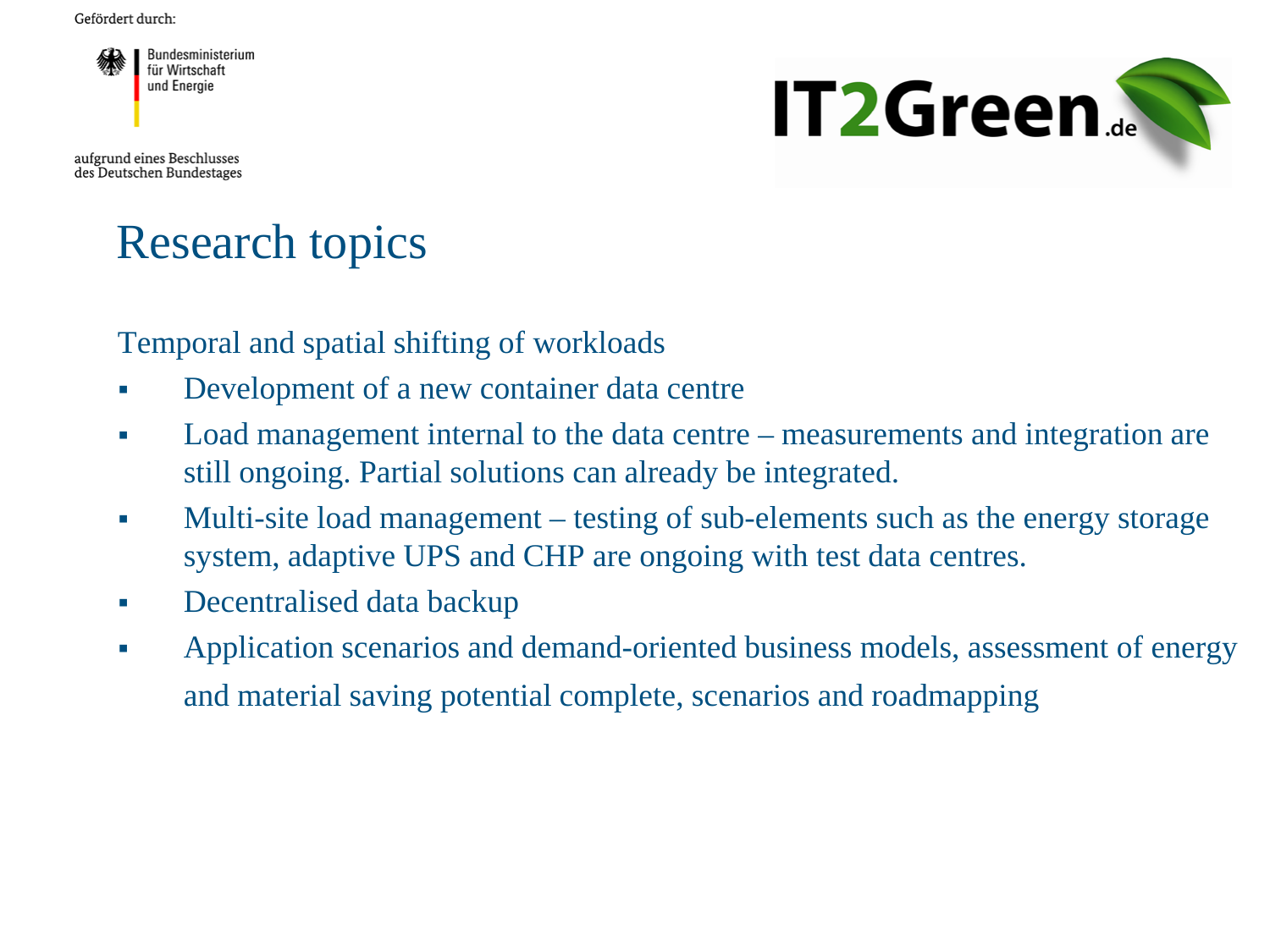

aufgrund eines Beschlusses des Deutschen Bundestages



## Development of a new type of container data centre

In the project, a new type of container data centre with combined heat and power unit (CHP) was designed and built as a prototype. Specifications of the container data centre:

- 20 kW uninterruptible power supply (UPS)
- 20 kW water cooling ("Liquid Cooling Package" LCP)
- RiZone control software

Specifications of the combined heat and power unit

- 2 redundant motors
- $\sim 2 \times 8$  kW electrical energy
- $\sim 2 \times 17$  kW thermal energy
- $\bullet$  9 kW absorption cooling capacity (Invensor LTC 09)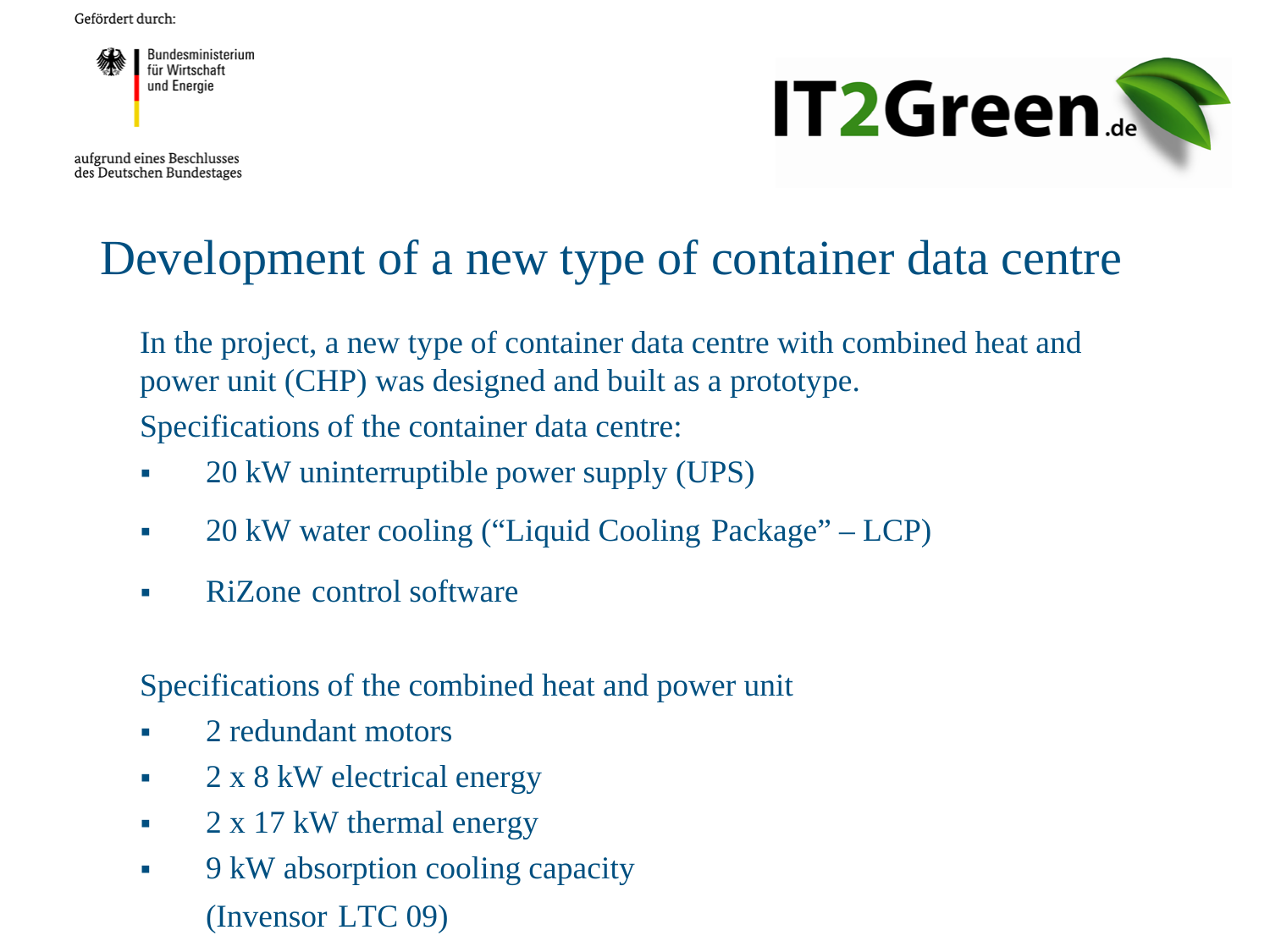

aufgrund eines Beschlusses des Deutschen Bundestages



## System-spanning control of air conditioning

One objective of this project was to develop practical approaches and implement them as prototypes with respect to adjustment of the optimal operating point of a data centre in compliance with all active components of the air conditioning:

- Fine-grained measurement of the electricity needs of individual infrastructure elements in the participating data centres
- Analysis of existing energy monitoring and control technology in the area of air conditioning
- Investigation of the free cooling mode option in Germany, with the result that a 60% reduction in CO2 emissions is possible (Germany 96.1% of days)

Conclusion:

- The system-spanning air conditioning control reduces the PUE from 1.3 to 1.1. Achievable energy savings in current DC: approx. 17%.
- Based on the research results from AC4DC, Rittal developed and made public the RiMatrix S product.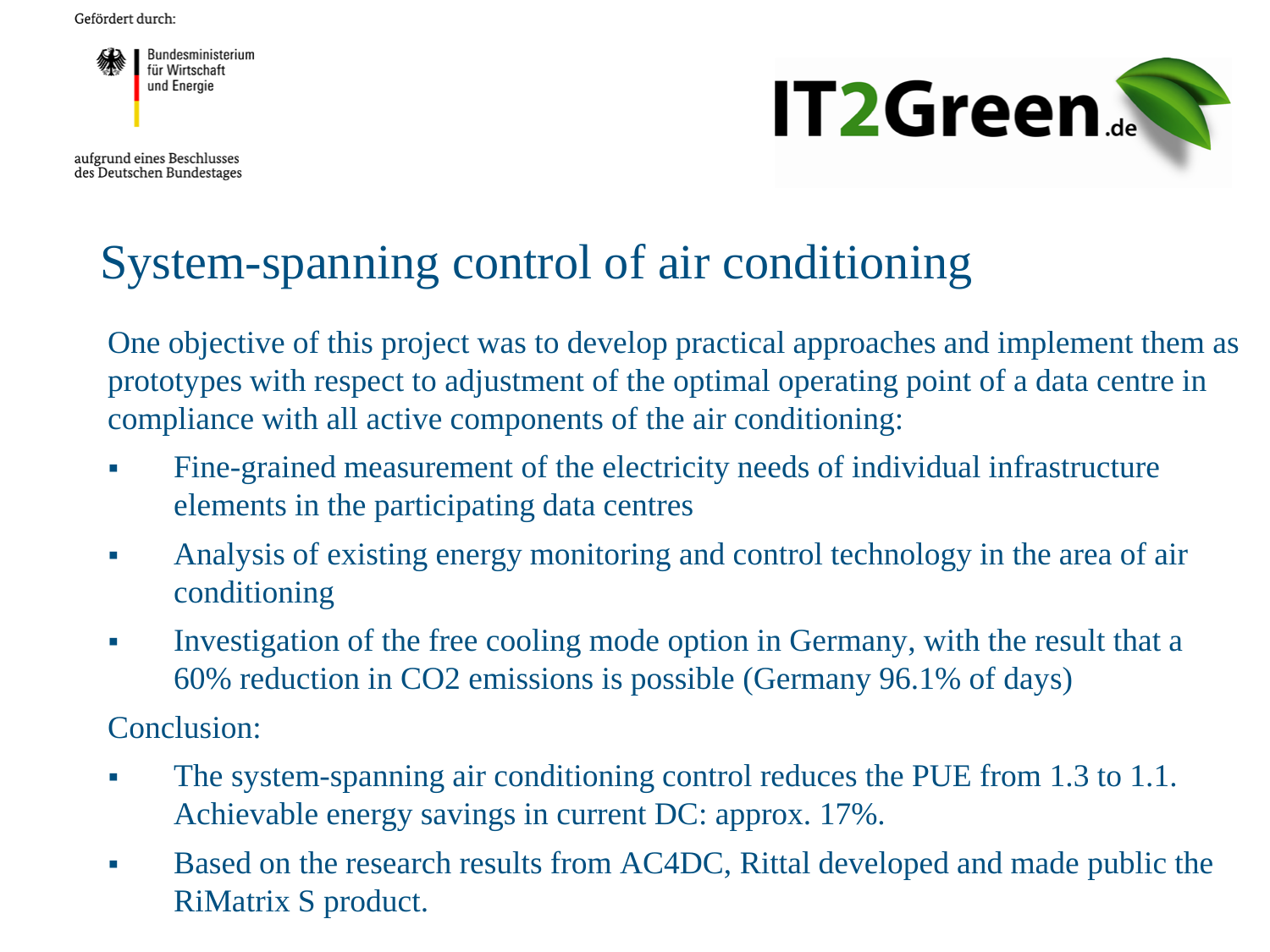

aufgrund eines Beschlusses des Deutschen Bundestages



## Comprehensive energy optimization in data centres

For the energetic optimisation of a data centre (DC), the following aspects of the project were studied across the entire value chain:

- Load-adaptive uninterruptible power supply in the DC
- Load-adaptive ventilation and cooling systems in the DC
- Load-related energy models for servers (for example, modern servers require approx. 20% of their maximum power when idle, and older ones more than 50%)
- Dynamic load and power management (LPM), including virtualisation
- Framework conditions: Weather influence (free cooling), use of existing energy storage, variable electricity rates

Conclusion:

• Through load-adaptive operation of IT and DC infrastructure, around 25% of energy can now be saved in traditional data centres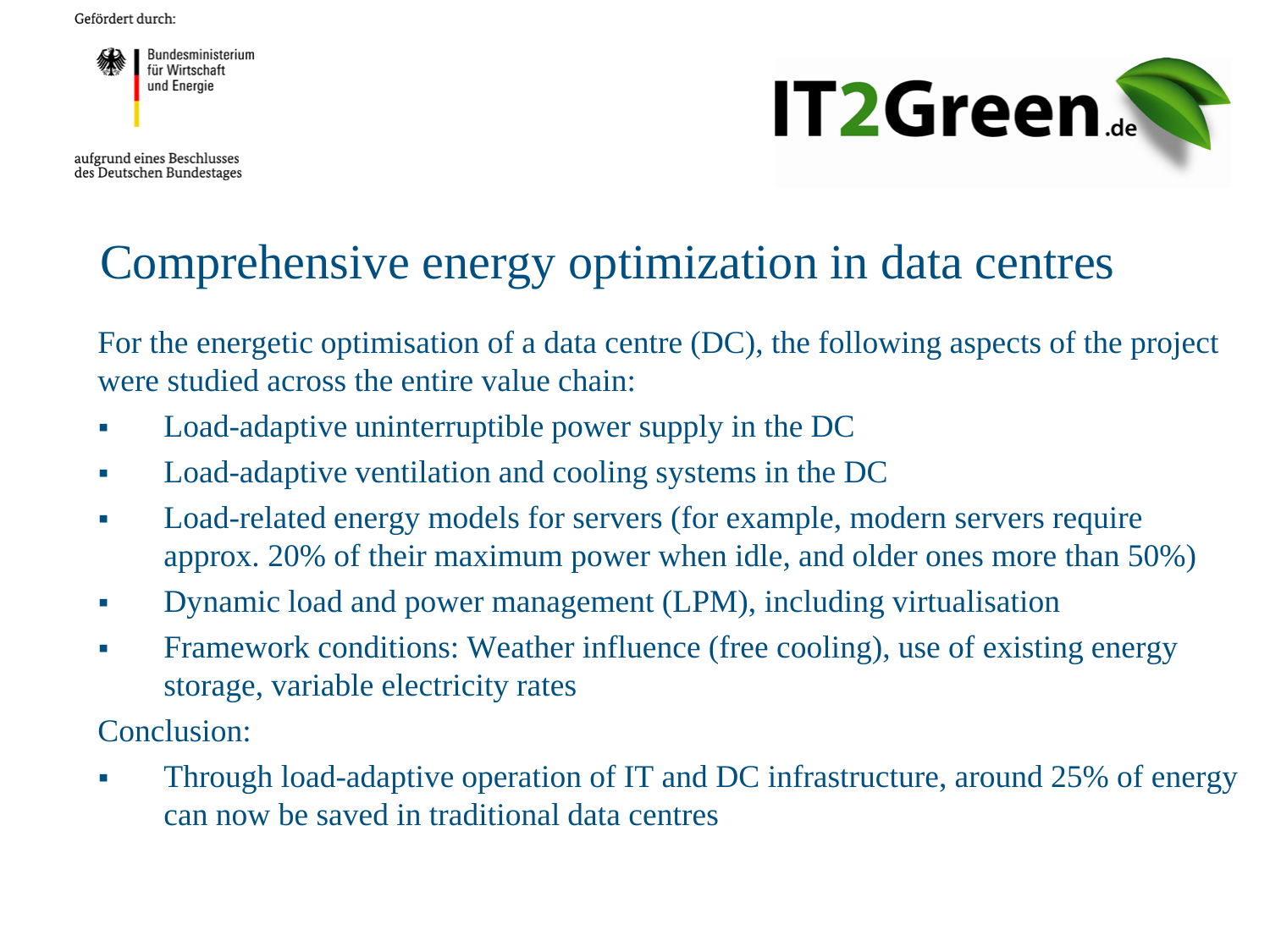

aufgrund eines Beschlusses des Deutschen Bundestages



# Consolidation of IT resources

In the project an energy efficient data centre operation with two separate server pools and systematic virtualisation as well as dynamic load and power management was tested:

- The shared server pool is operated continuously and at maximum capacity through dynamic virtualisation (objective)
- The batch server pool is only activated when the shared server pool cannot meet the required service level agreements (SLA)
- For the LPM, work is being carried out on an interface for the overarching management systems openStack and openNebula to promote use in production environments.

Conclusion:

- With the current virtualisation rate in data centres, energy savings of 6% to 11% in IT technology is generally realistic
- Based on the entire data centre, energy savings of up to 40% are expected in the future through more virtualisation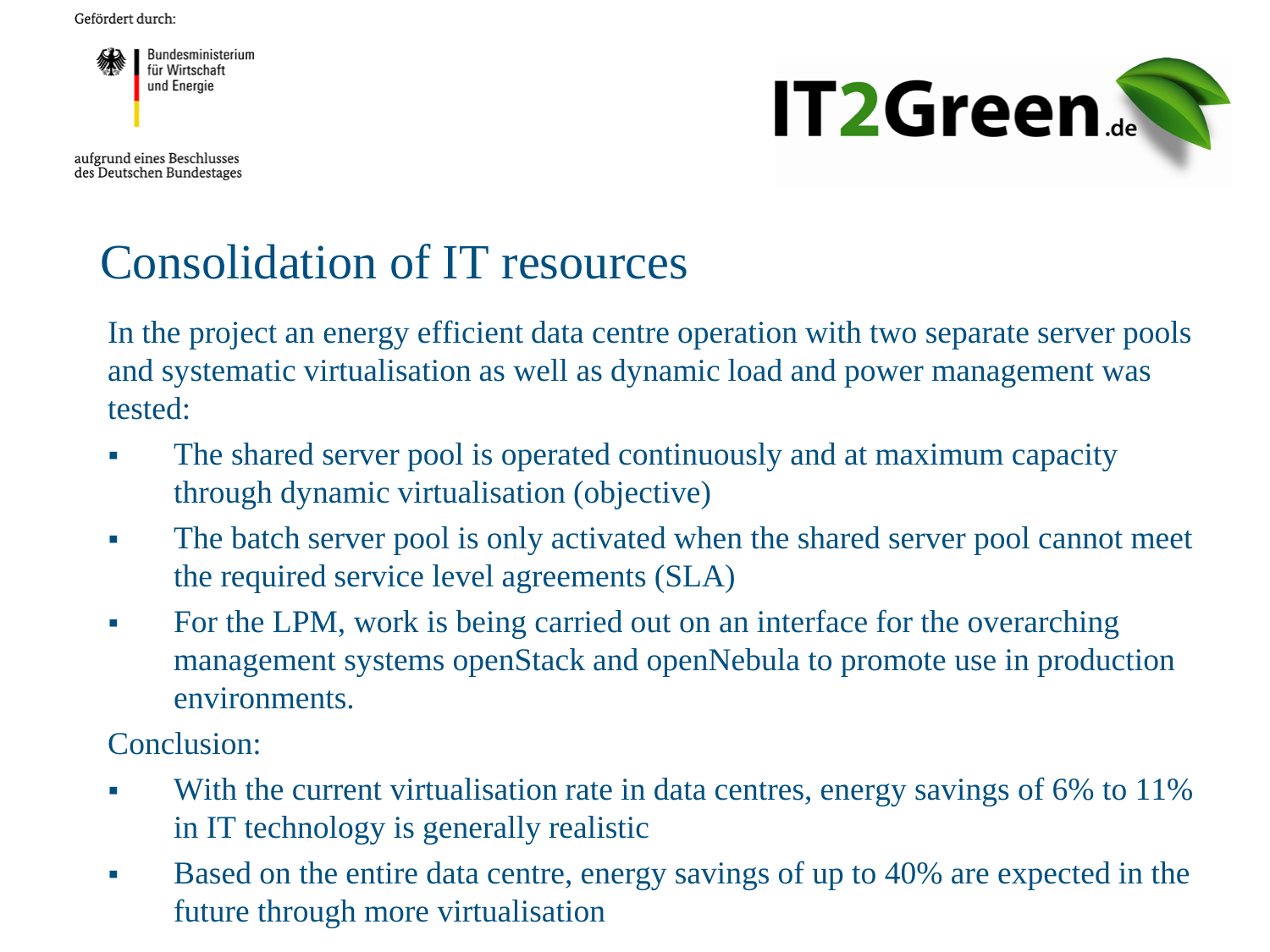

aufgrund eines Beschlusses des Deutschen Bundestages



## Decentralised backup

In the project, a software solution for secure decentralised backup of files to existing and mostly unused storage areas of terminals was developed and analysed for holistic energy-saving potential:

- A functional software solution that requires no change in the hardware configuration for terminals was developed
- Testing of the software solution demonstrates the feasibility of decentralised cloud backup services, taking advantage of unused storage areas of existing terminals

Conclusion:

- Increase utilisation and hence the value added by terminals
- Demand for storage systems in the data centre decreases (low power consumption)
- Decentralised data backup saves small companies about  $\bigoplus$  00/year and mid-size enterprises about  $\epsilon$ 5000/year compared to alternative backup systems
- Decentralised data backup is suitable for the market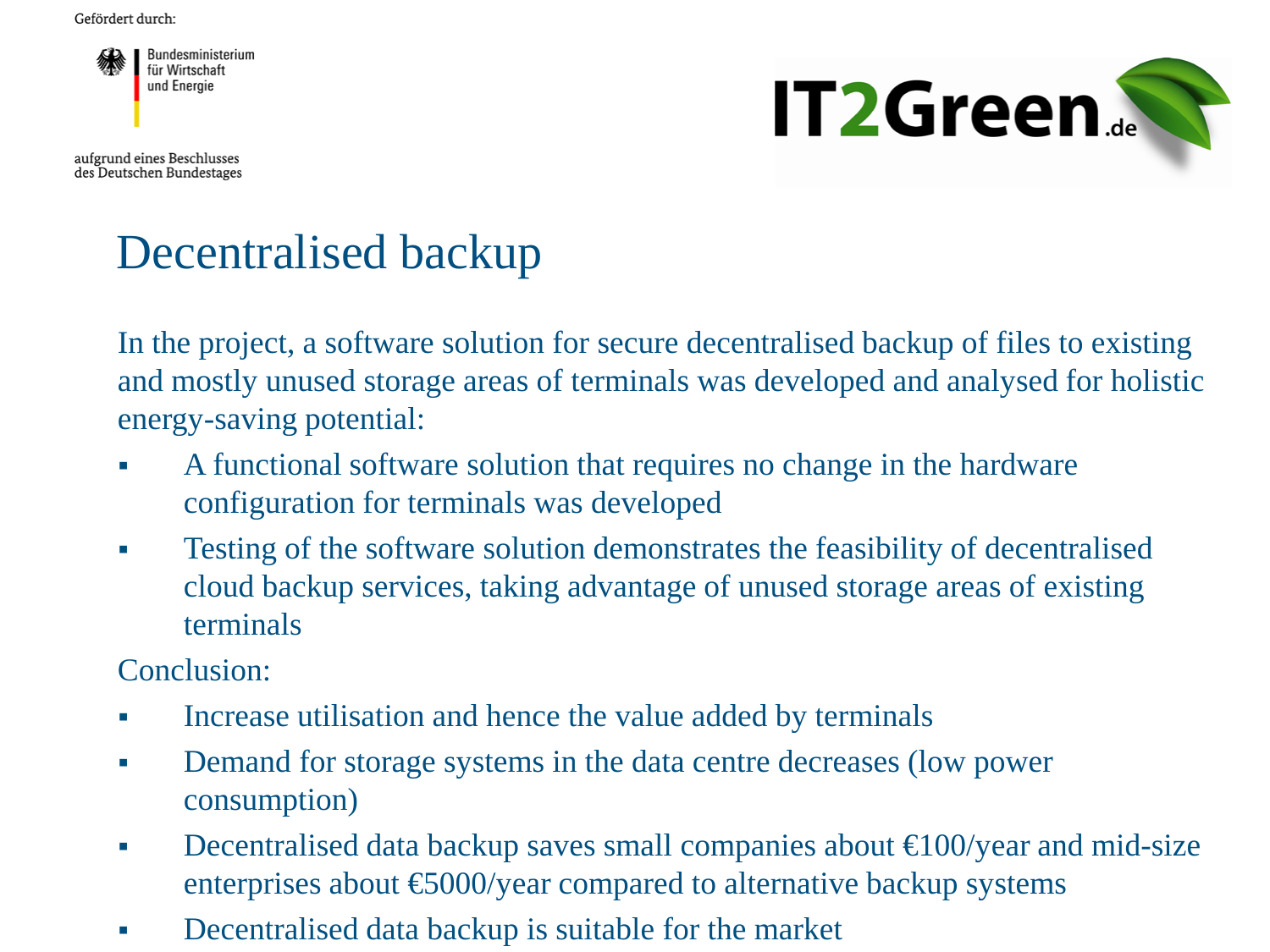

aufgrund eines Beschlusses des Deutschen Bundestages



## Live migration of services between data centres

Development of multi-site load management in a network of several data centres with the aim of holistic energy reduction:

- Analysis of energy-relevant location parameters, including local price of electricity, energy mix, outside temperatures for lower-cost open-air cooling, and performance indicators such as PUE, infrastructure, and resources of the data centre
- Assessment and weighted combination of location advantages for systemic coordination of multi-site load management
- Development of a tool for planning a virtual data centre (network), including relevant customer requirements (growth forecasts), location, and environmental parameters

Conclusion:

**Through the load and power management of a data centre network, a further 20%** of operating costs can be saved.